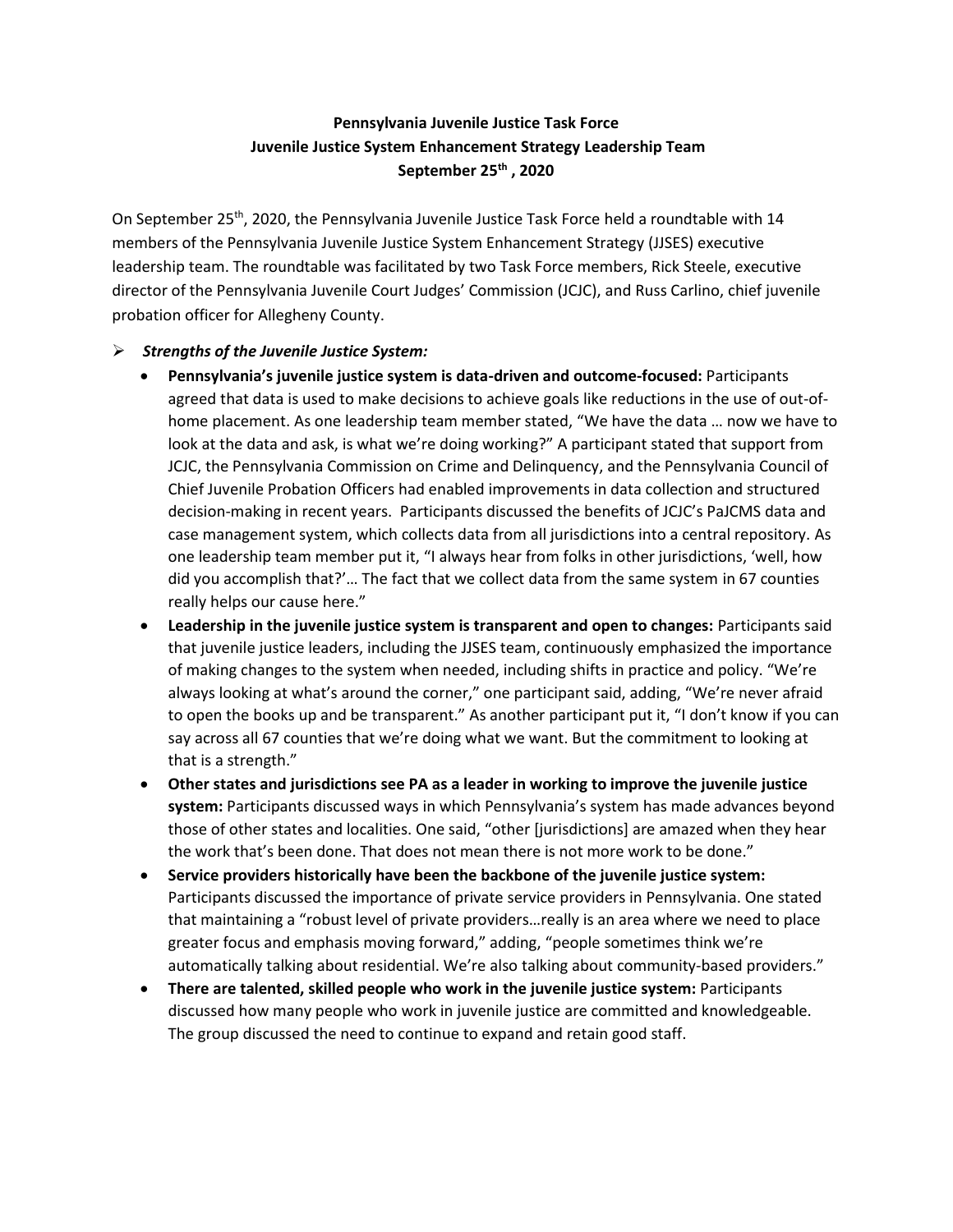## ➢ *Areas in Need of Improvement:*

- **County-based system results in some counties leading the way on reform while others are resistant to changes:** Participants discussed how the county-based system can be a strength but also an area of improvement because some counties are resistant to or slow to adopt evidencebased practices and policies that are in place elsewhere in the commonwealth. One participant stated it is a challenge to "hold counties accountable" for implementing improvements, stating, "When counties are resistant, it's very frustrating to us because we know there's a better way." The participant added that Pennsylvania may be reaching a point where legislative or fiscal solutions are an appropriate next step to drive further enhancements to the juvenile justice system.
- **Funding for juvenile justice and JCJC could lead to greater local accountability and expansion of evidence-based practices:** Participants discussed how JCJC should receive more funding to play a role overseeing the juvenile justice system and holding the system accountable, including determining where funding for services are allocated. As one participant stated that more funding for JCJC would mean greater oversight and accountability over local county practices. "We need to be able to hold more people accountable," he said. Another agreed and recommended that Pennsylvania "beef up support for JCJC and really allow them oversight of the juvenile justice system, from funding to holding probation departments accountable who are not up to speed through court rule or legislation." Other participants cited a need for more sustainable funding for training on evidence-based practices.
- **Many judges and prosecutors charged with key decision-making do not buy-in to evidencebased JJSES goals like expanded use of diversion:** Participants cited a lack of buy-in among many judges and prosecutors on evidence-based practices shown to reduce recidivism and said that the lack of buy-in is a severe challenge to achieving reform across Pennsylvania counties. One participant said that judges and prosecutors often make more punitive decisions in opposition to research, despite communication about research from local probation and other stakeholders. Another stated that, "we can do all this work and go before the court and if they have not changed their approach to or opinions on this, it's for naught." The participant added that "I sometimes think we just soft-pedal our way through because we're talking with judges. And the end of the day I don't think we're making as much progress as we should … the respect we give the court and to some degree the intimidation keeps us from moving forward."
- **Laws automatically charging youth as adults should be changed or repealed:** Participants discussed at length how juvenile probation departments are prepared to supervise and provide services to youth who are now automatically charged as adults. Many stated their belief that the provisions in statute that allow for youth to be charged directly adults by excluding their cases from juvenile court jurisdiction should be repealed. One participant said, "we have the staff, and we know that adult probation is overloaded with cases and they can't provide the services. … They're just not as trained in evidence-based practices as we are." A participant added that youth charged as adults "aren't able to access services that would otherwise be provided" through the juvenile justice system
- **Youth not at serious risk to commit another offense are improperly sent to the delinquency system when they should instead be having their needs met through the mental health, child welfare, or behavioral health systems:** Several participants stated that youth who score as low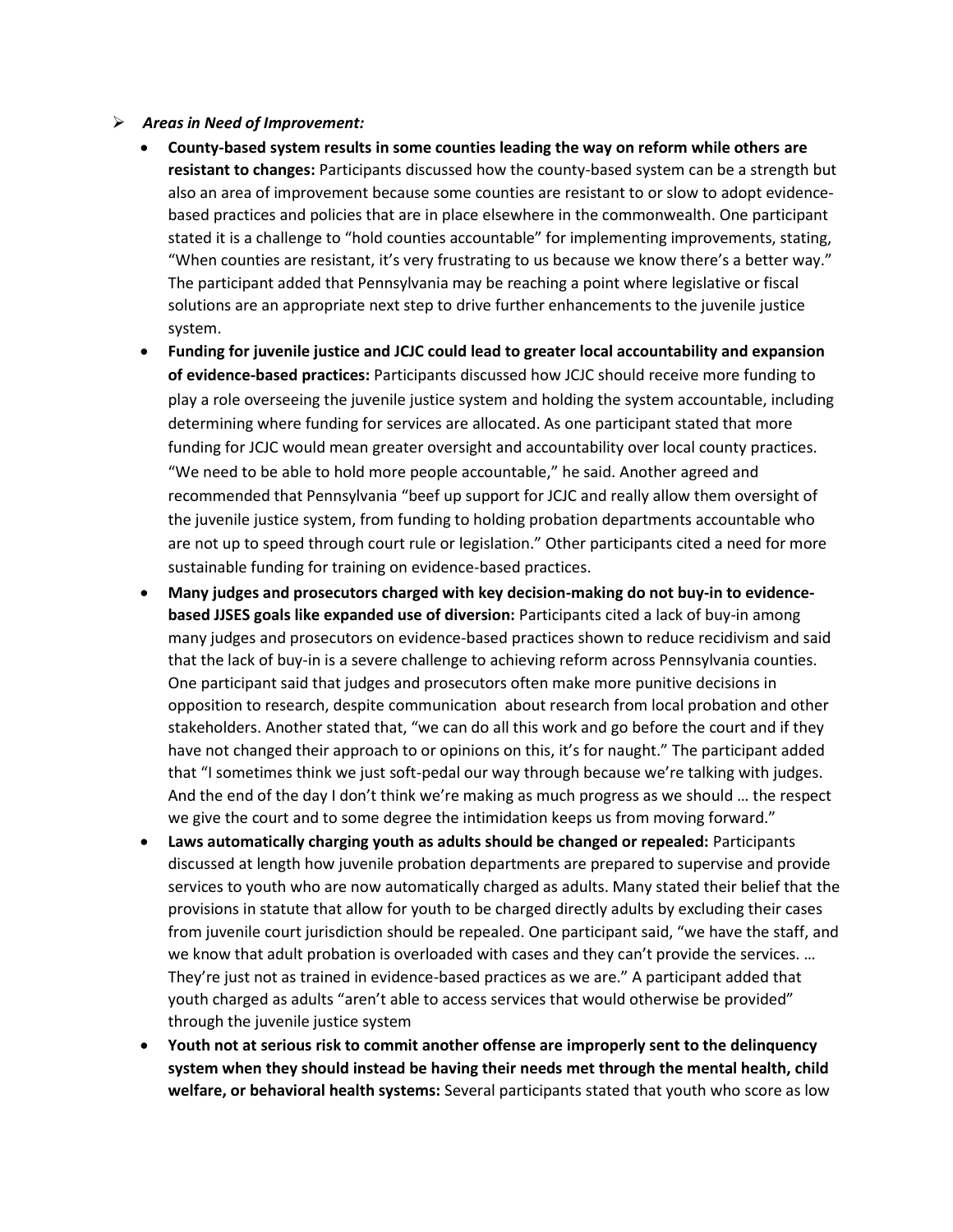risk to reoffend are referred to the juvenile system and end up deep in the delinquency system solely because other systems are not providing them services. A participant said a youth in their jurisdiction did not score moderate or high risk to reoffend but was put on probation anyway, adding, "the last place that kid needs to be is in our [juvenile justice] system." Participants said that youth have been sent to out-of-home placement, including state-run secure facilities, solely because they have mental health diagnoses. "The juvenile justice system can no longer afford to be the de facto mental health system for these kids," one participant said, adding, "now we've got kids at a higher level of care than they have to be."

- **Collaboration across youth-serving systems is a challenge:** Participants said child welfare cases are often closed out when a youth is charged in the delinquency system, leading to issues for youth who are victims of abuse, neglect or dependency. "When you deal with complex cases, the child welfare system frequently closes cases of abuse, neglect or dependency once a youth is involved in the juvenile justice system," a participant said, adding "[the child welfare workers'] number one goal is to close the case and they don't want to deal with them a lot, and we have to fight with our court and Children and Youth to ensure that the case stays open." Another said, "our judge has suggested that kids be charged or adjudicated delinquent so that they can end up in our system so that the dependency system doesn't have to deal with these kids. … I felt that our [child welfare] agency was supportive of that because it would allow them to wash their hands of that kid. … [juvenile probation] should not be the group of folks who has to clean up that mess."
- **Youth who should be diverted pre-petition or kept out of placement are not:** Participants discussed what might be driving data showing that low-level cases are being petitioned and ending up in placement. Some participants said district attorneys often force a decision to push youth deeper into the system. "In some counties, the [district attorney] just demands that the petition be filed" rather than offering diversion, one participant said. Another said that in some counties, the district attorney has "made it clear they will not approve any consent decrees." Other participants suggested there may be issues with a lack of community resources in a county to support a diversion program or nonresidential alternatives to placement. Others said there are counties that are not accountable to implementation of evidence-based practices for which they receive training.
- **Youth charged with contempt for nonpayment of fines and fees from magisterial district judges should not come into juvenile court and should instead have needs met through other systems:** Many participants said youth who fail to pay fines and are charged with contempt should not be referred to the juvenile justice system. "Do those kids rightfully belong in the delinquency system?" one asked, adding "if these youth were referred from child welfare and probation can truly focus their efforts on moderate- and high-risk kids, diverting the low-risk kids, it would seem like a marriage made in heaven."
- **Residential and community-based service providers are increasingly struggling to maintain services due to funding:** Participants discussed the difficulty for providers of staying open at current funding levels when they primarily have contracts with individual counties and the number of youth referred to the juvenile justice system has declined so precipitously. One participant said, "I'm on the verge of losing two community-based providers because of the small numbers."